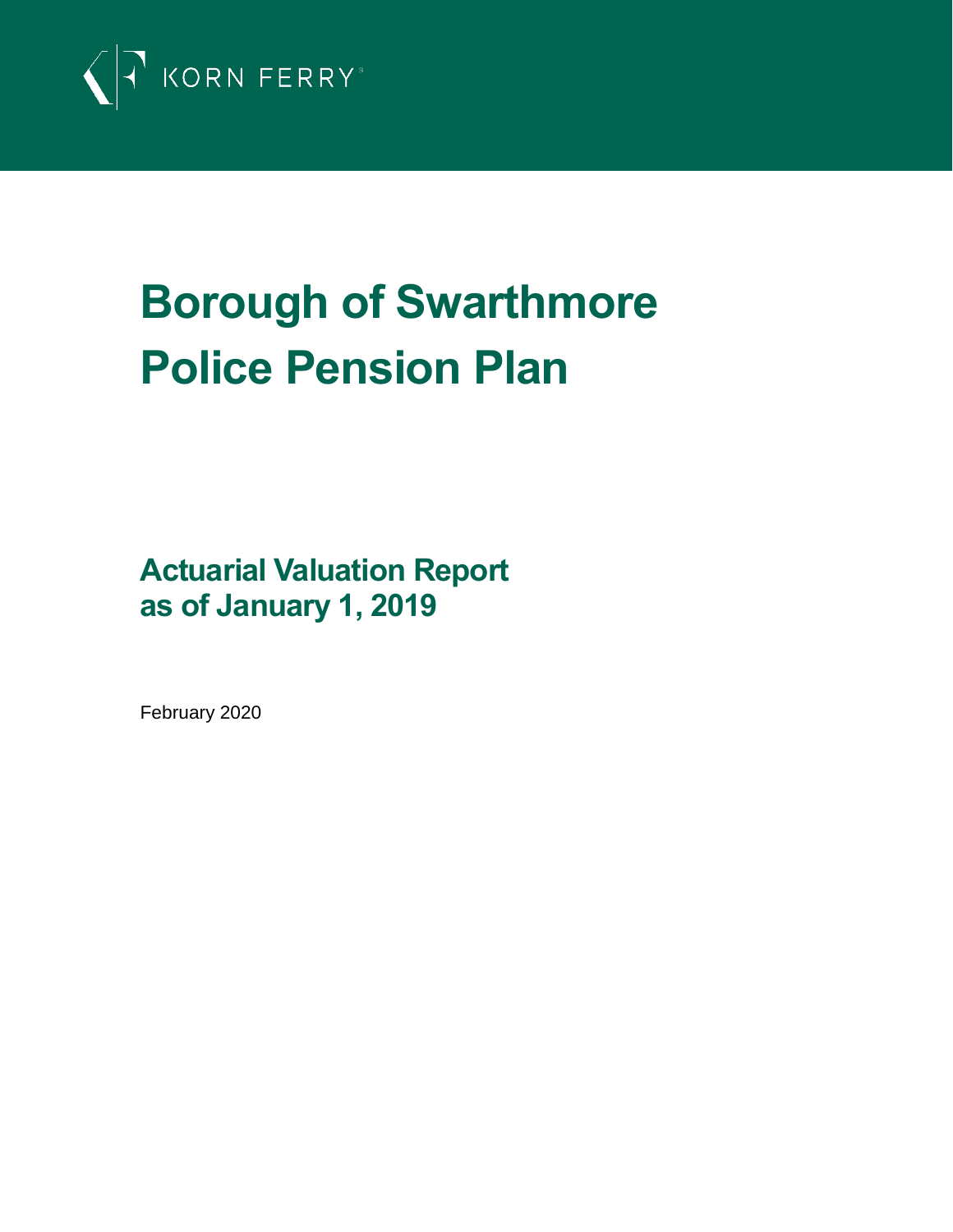Prepared by:

 $\bigcap$ 

Jason L. Fine Senior Principal

Korn Ferry, Inc. Philadelphia

for

The Borough of Swarthmore

Date: February 2020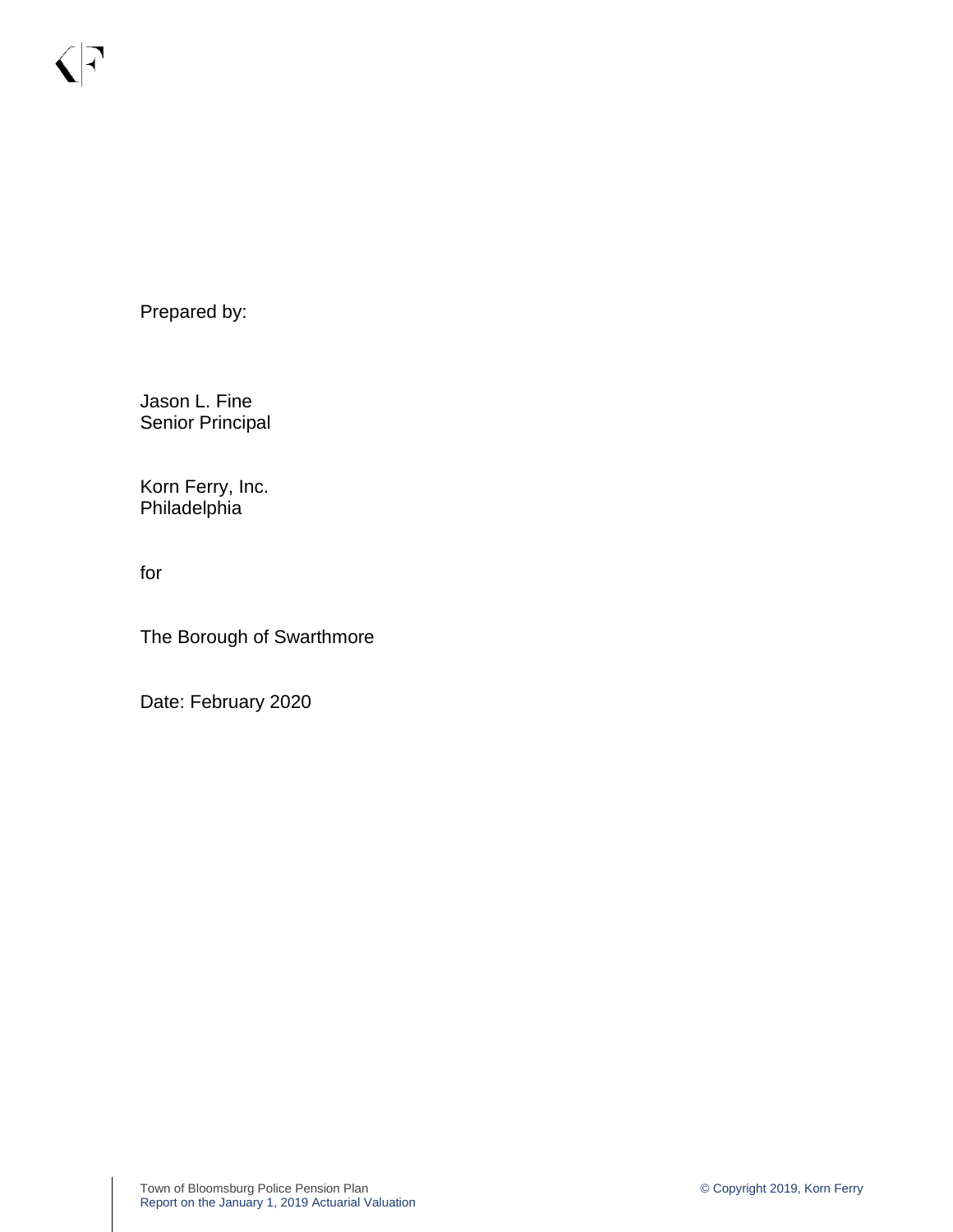# Table of Contents

 $\sqrt{7}$ 

|                 | <b>Section</b>                                                                                                                                                                                                          | Page                                                                                                                                                  |
|-----------------|-------------------------------------------------------------------------------------------------------------------------------------------------------------------------------------------------------------------------|-------------------------------------------------------------------------------------------------------------------------------------------------------|
| I.              |                                                                                                                                                                                                                         |                                                                                                                                                       |
| $\mathbf{II}$ . |                                                                                                                                                                                                                         |                                                                                                                                                       |
| III.            |                                                                                                                                                                                                                         | Authority's Minimum Municipal Obligation and                                                                                                          |
|                 | IV. Actuarial Exhibits                                                                                                                                                                                                  |                                                                                                                                                       |
|                 | Exhibit A-1:<br>$\bullet$<br>Exhibit A-2:<br>$\bullet$<br>Exhibit A-3:<br>Exhibit A-4:<br>$\bullet$<br>Exhibit A-5:<br>$\bullet$<br>Exhibit A-6:<br>$\bullet$<br>Exhibit A-7:<br>$\bullet$<br>Exhibit A-8:<br>$\bullet$ | Costs to Amortize the Unfunded<br>Analysis of Change in Plan's<br>Unfunded Actuarial Accrued Liability  8<br>Actuarial Assumptions and Cost Method 10 |
| V.              | <b>Financial Exhibits</b>                                                                                                                                                                                               |                                                                                                                                                       |
|                 | Exhibit F-1:<br>$\bullet$<br>Exhibit F-2:<br>$\bullet$<br>Exhibit F-3:<br>$\bullet$                                                                                                                                     |                                                                                                                                                       |
|                 | VI. Demographic Exhibits                                                                                                                                                                                                |                                                                                                                                                       |
|                 | Exhibit D-1:<br>Exhibit D-2:<br>$\bullet$                                                                                                                                                                               | Benefit Recipients and Terminated Vested Members  18                                                                                                  |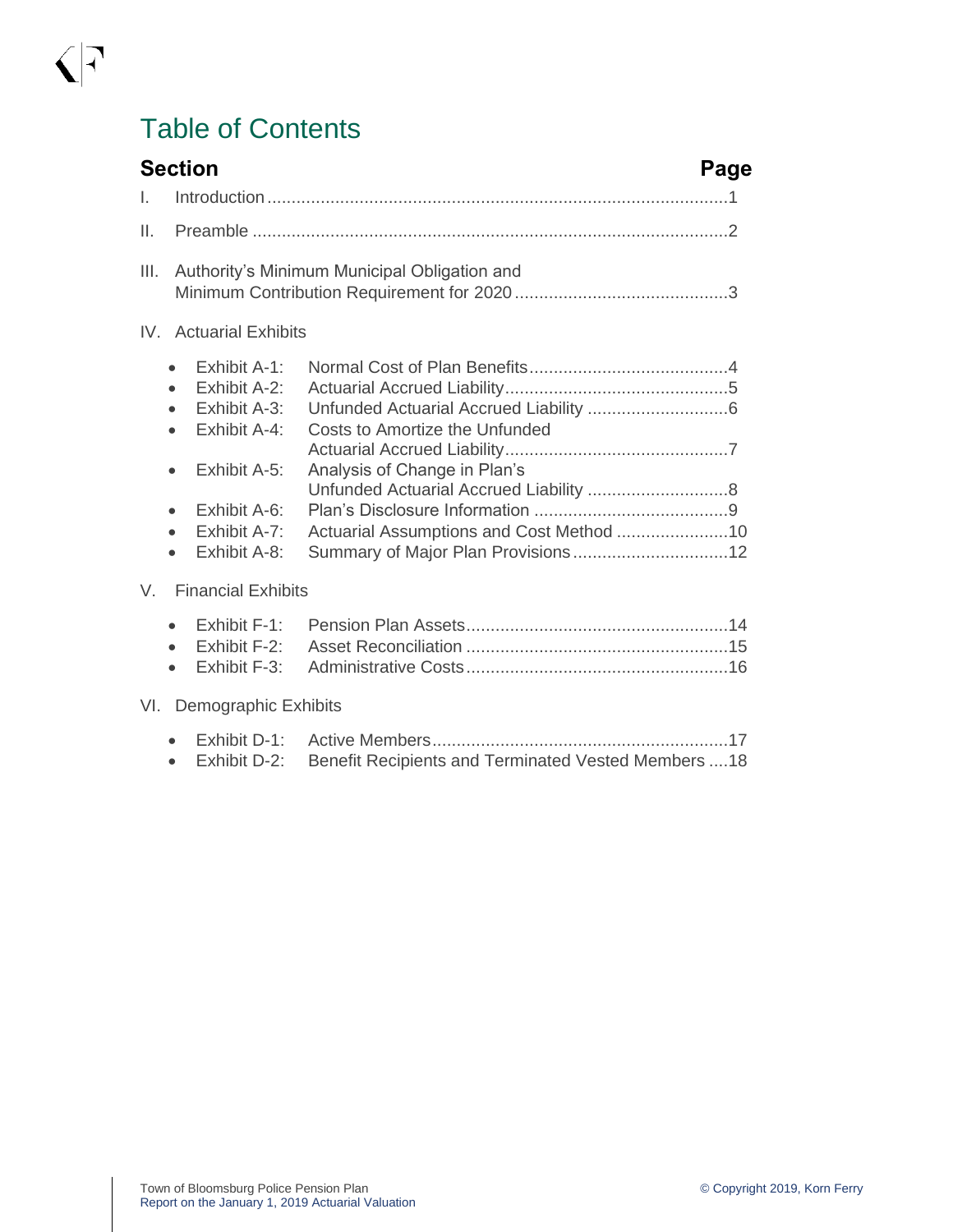## **I. Introduction**

In accordance with the Borough's request, we have completed an actuarial valuation of the Borough's Police Pension Plan as of January 1, 2019. The valuation was based on the personnel and financial data supplied to us by the Borough. The valuation results are presented in this report.

#### Act 205

The Pennsylvania Municipal Pension Plan Funding Standard and Recovery Act was signed into law as Act 205 of 1984. As required, we have prepared the January 1, 2019 valuation and this report thereon in accordance with the provisions of Act 205, as amended.

A copy of this report will be filed as an attachment to Form PC-201C which must be filed with the Public Employee Retirement Commission by March 31, 2020.

#### Preamble

Please read the Preamble to the report very carefully. It contains important general information and concepts. It also explains how the results of the January 1, 2019 valuation, as published in this report, will normally form the basis for the Plan's 2021 and 2022 contribution requirements. As indicated on page 3, the Borough's estimated minimum contribution requirement for the year 2020 is estimated to be \$233,074.

## Changes in Actuarial Assumptions, Methods and Benefits Since the Last (1/1/2017) Valuation

The mortality rates were updated to the PubS-2010 with MP2019 projection. Interest rate was decreased to 7.5% and salary scale was decreased to 4.5%. There have been no other changes in Plan provisions or actuarial assumptions since the last valuation.

Other important results and products of the January 1, 2019 valuation are presented in the Actuarial, Financial and Demographic Exhibits which make up the bulk of the report.

#### Respectfully submitted,

By:

Jason L. Fine Enrolled Actuary No.: 17-06680

February 2020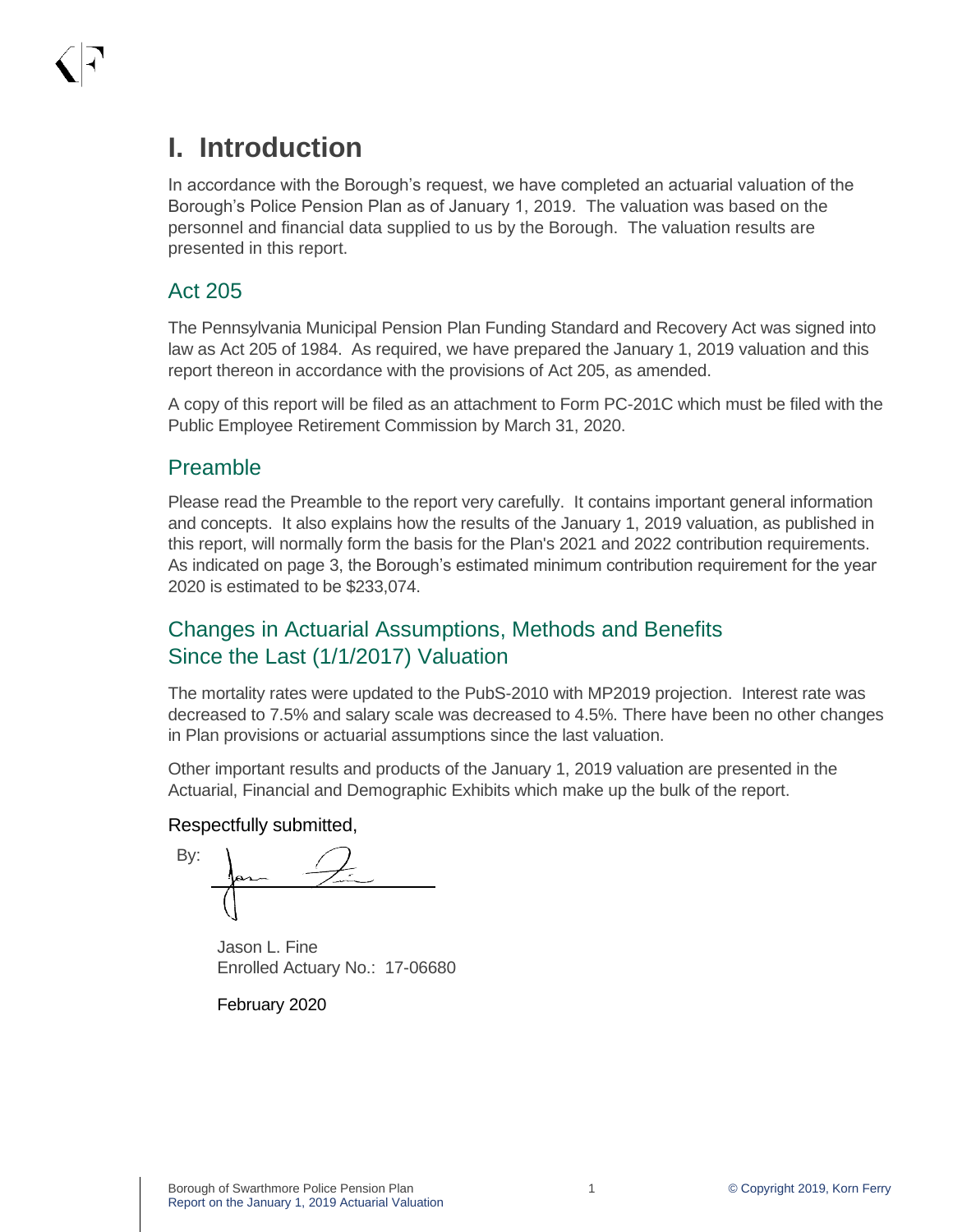## **II. Preamble**

#### The Plan

The Borough of Swarthmore sponsors a defined benefit pension plan for its full-time police officers. A summary of the Plan's provisions is set forth on Exhibit A-8 of this report. The Plan is subject to the funding and reporting requirements of the Pennsylvania Municipal Pension Plan Funding Standard and Recovery Act (Act 205 of 1984). Act 205 requires that an actuarial valuation of the Plan be performed every other year, i.e., as of January 1 of each odd-numbered year. The January 1, 2019 valuation will normally form the basis for the Plan's 2021 and 2022 Financial Requirements and the Borough's 2021 and 2022 Minimum Municipal Obligation (MMO). Similarly, the January 1, 2021 valuation will form the basis for the Plan's 2023 and 2024 Financial Requirements and the Borough's 2023 and 2024 MMO.

## MMO Reporting Deadline

For a particular year, the Borough's Chief Administrative Officer must report the Plan's Financial Requirements and the Borough's MMO to Borough Council by the last business day in September of the year preceding the particular year in question. Thus, the Plan's Financial Requirements and the Borough's MMO for 2020 were required to be reported to Borough Council by September 30, 2019.

## Financial Requirements

The Plan's 2020 Financial Requirements consist of the following elements:

**Normal Cost.** This is the cost of benefits allocated to the year 2020 under the Plan's actuarial cost method and the methodology of Act 205. It will be determined by multiplying the Normal Cost Rate as determined in the 2017 valuation by an estimate of 2019 W-2 wages of Plan members.

**Administrative Expenses.** This is an estimate of the administrative expenses of the Plan expected to be paid from Plan assets in 2020 and is determined by multiplying the Administrative Expense Rate as determined in the 2017 valuation by the estimate of 2019 W-2 wages of Plan members.

**Amortization Requirements (if applicable).** This is determined in the 2017 valuation and is the amount required to amortize the Plan's Unfunded Actuarial Accrued Liability as of January 1, 2017 over the number of years prescribed under Act 205.

## Minimum Municipal Obligation

The Borough's MMO for 2020 is then set equal to the Plan's Financial Requirements for 2020 less the sum of estimated member contributions for 2020 less, if applicable, a funding adjustment equal to 10% of the Plan's surplus with regard to accrued liabilities. The actual contribution that the Borough will be required to make in 2020 will be the 2020 MMO less State Aid deposited in the Plan in 2020.

As indicated on page 3, the Borough's MMO for 2020 is \$279,918. Based on estimated State Aid of \$46,844, the Borough's estimated contribution requirement for 2020 is \$233,074.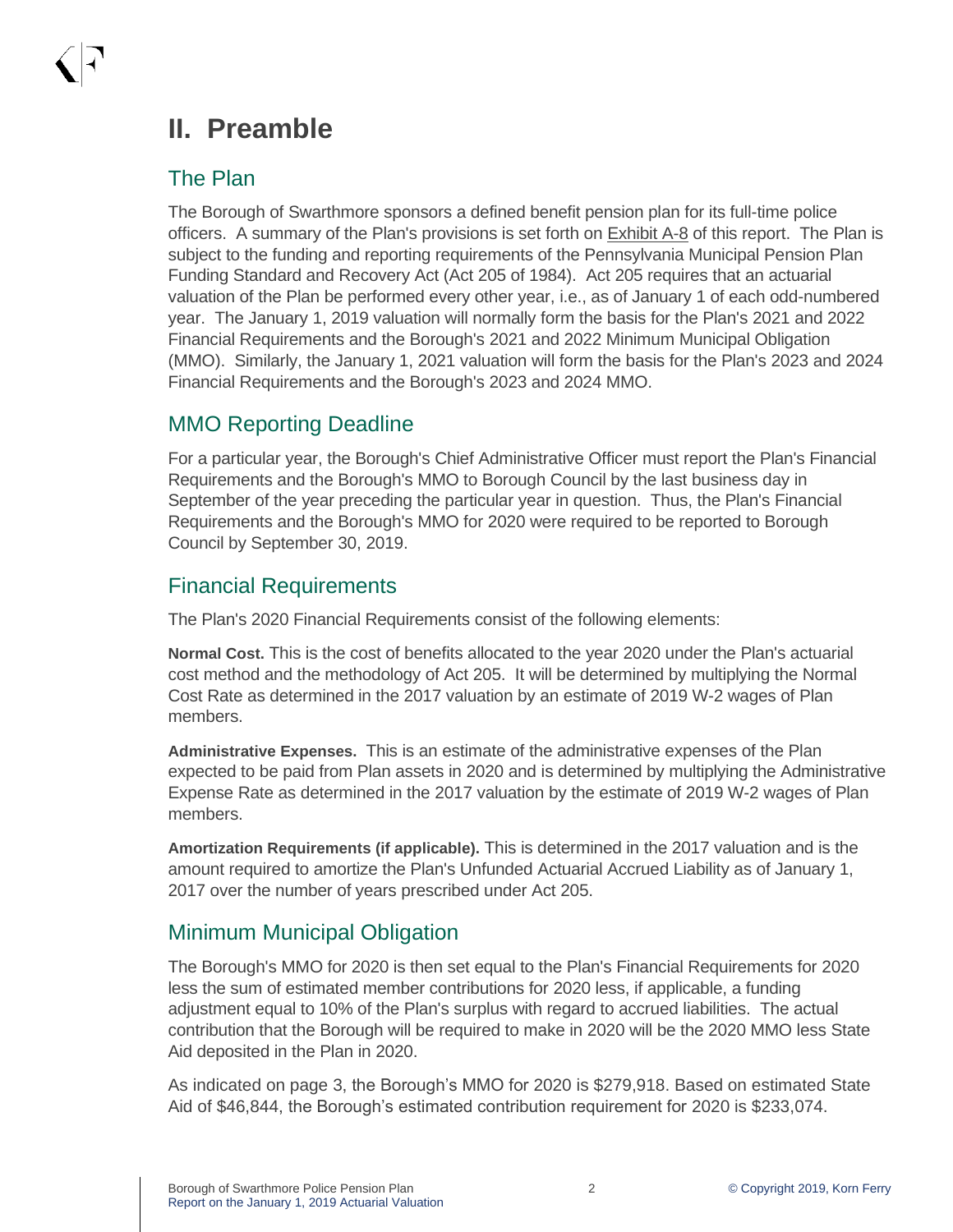# $\bigwedge$

# **III. Borough's Minimum Municipal Obligation and Minimum Contribution Requirement for 2020**

| 1.  | Estimated 2019 W-2 Wages of Active Members                                    | \$<br>620,000 |
|-----|-------------------------------------------------------------------------------|---------------|
| 2.  | Normal Cost Rate from 2017 valuation                                          | 16.9613%      |
| 3.  | Administrative Expense Rate from 2017 valuation                               | 5.2220%       |
| 4.  | Normal Cost for 2020: (1) x (2)                                               | \$<br>105,160 |
| 5.  | Administrative Expense for 2020: (1) x (3)                                    | 32,376        |
| 6.  | Amortization Requirement for 2020 from 2017 valuation                         | 174,932       |
| 7.  | Plan's 2020 Financial Requirements: $(4) + (5) + (6)$                         | \$<br>312,468 |
| 8.  | <b>Estimated 2020 Member Contributions</b>                                    | 32,550        |
| 9.  | Funding Adjustment for 2020 from Exhibit A-3                                  | 0             |
| 10. | Borough's 2020 Minimum Municipal Obligation: (7) - (8) - (9)                  | 279,918       |
| 11. | 2020 Estimated State Aid (a restricted revenue receipt)                       | 46,844        |
| 12. | Borough's Estimated Minimum Contribution Requirement for 2020: (10) - (11) \$ | 233,074       |

\* Assumes members will contribute 5.0% of compensation to the Plan in 2020.

Note: The Borough's actual minimum contribution requirement for 2020 will be less than the actual amount of State Aid deposited in the Plan in 2020.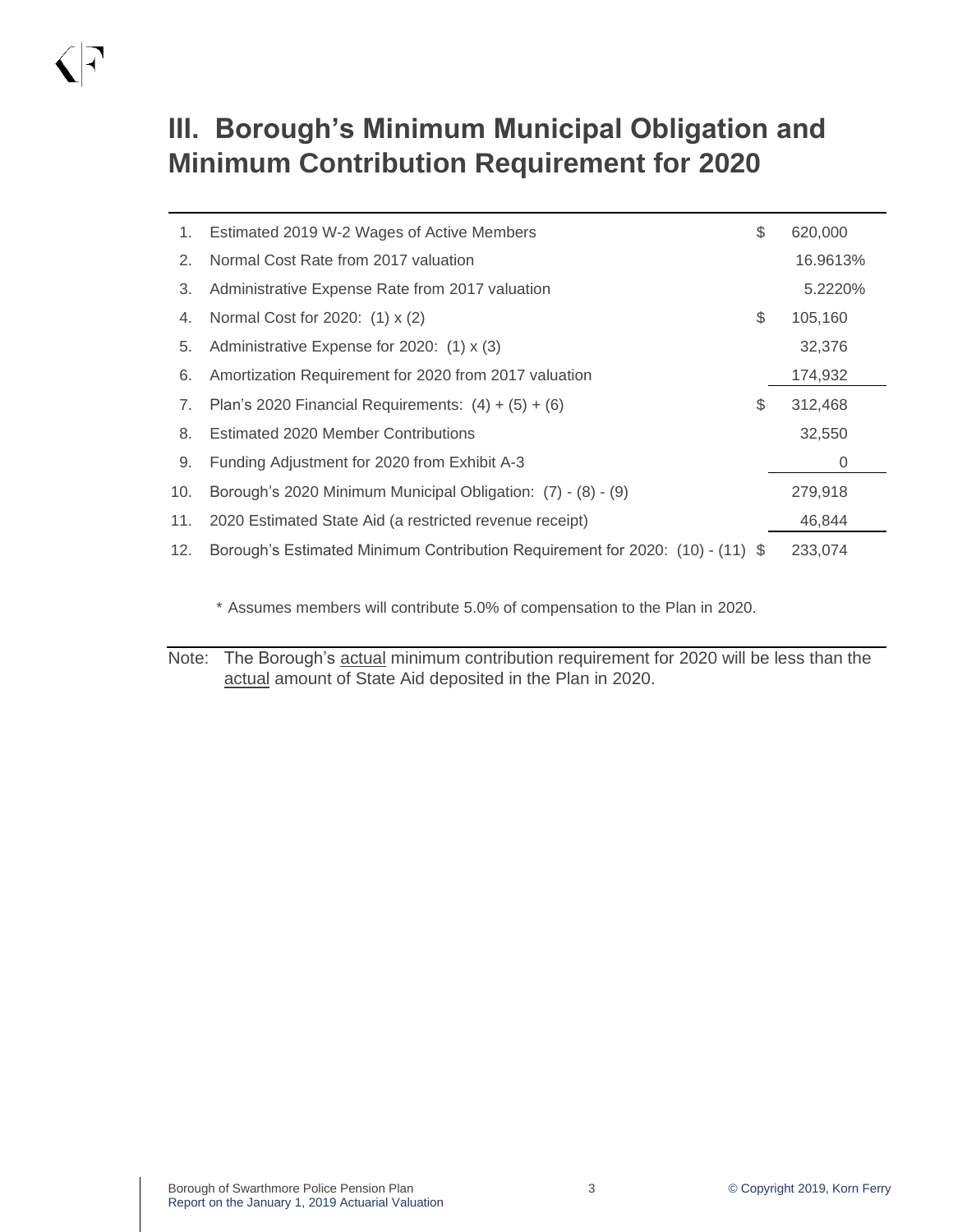## **Exhibit A-1: Normal Cost of Plan Benefits**

|                                                         | Normal Cost Expressed As A |                        |  |
|---------------------------------------------------------|----------------------------|------------------------|--|
| Type of Plan Benefit                                    | Dollar Amount              | % of 2018<br>W-2 Wages |  |
| Retirement                                              | \$66,332                   | 9.4979%                |  |
| <b>Disability</b>                                       | 49,029                     | 7.0203                 |  |
| Survivor                                                | 3,401                      | 0.4870                 |  |
| Refund of Member Contributions                          | 1,308                      | 0.1873                 |  |
| <b>Vested Terminations</b>                              | 0                          | 0.0000                 |  |
| Insurance Premiums (Killed in Service Benefit)*         | 0                          | 0.0000                 |  |
| Sub Total                                               | \$120,070                  | 17.1925%               |  |
| Estimated Average Administrative Fees for 2018 and 2019 | 68,000                     | 9.7367                 |  |
| <b>Grand Total</b>                                      | \$188,070                  | 26.9292%               |  |

#### NOTES:

- 1. The normal cost for Plan Benefits is the portion of total Plan liabilities for current active members assigned to a particular plan year in accordance with the Entry Age Actuarial Cost Method, and the actuarial assumptions described in Exhibit A-7.
- 2. In accordance with Act 205 the administrative expenses of the Plan (actuarial, legal, investment, etc.) may be paid from Plan assets.
- 3. 2018 W-2 wages (adjusted) for the Plan's 6 active members as of 1/1/2019 were \$698,388.

\* Killed in Service benefit paid by Commonwealth, per Act 55.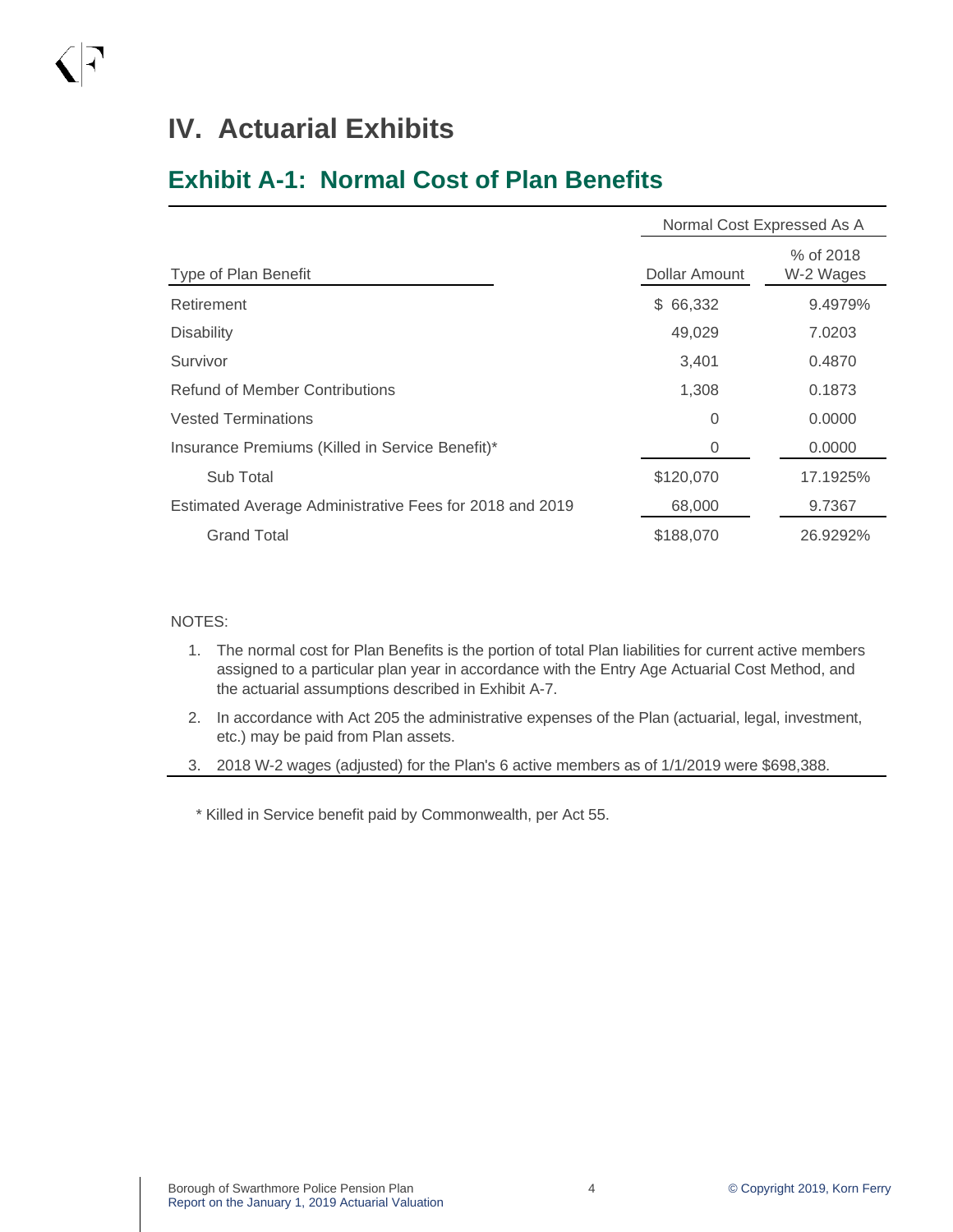$\bigwedge$ 

# **Exhibit A-2: Actuarial Accrued Liability as of January 1, 2019**

| 1. |     | Present Value of Benefits a/c Active Members                                  |                   |
|----|-----|-------------------------------------------------------------------------------|-------------------|
|    | (a) | <b>Retirement Benefits</b>                                                    | \$<br>2,548,249   |
|    | (b) | <b>Disability Benefits</b>                                                    | 661,915           |
|    | (c) | <b>Survivor Benefits</b>                                                      | 136,118           |
|    | (d) | <b>Refund of Member Contributions</b>                                         | 14,615            |
|    | (e) | <b>Vested Termination</b>                                                     | 0                 |
|    | (f) | Total                                                                         | \$<br>3,360,897   |
| 2. |     | Present Value of Benefits a/c Deferred Vested Benefits                        | \$<br>$\mathbf 0$ |
| 3. |     | <b>Member Refunds Due and Unpaid</b>                                          | \$<br>$\Omega$    |
| 4. |     | <b>Present Value of Benefits a/c Benefit Recipients</b>                       |                   |
|    | (a) | <b>Retirement Benefits</b>                                                    | \$<br>2,835,453   |
|    | (b) | <b>Disability Benefits</b>                                                    | 1,221,701         |
|    | (c) | <b>Surviving Spouse Benefits</b>                                              | 306,317           |
|    | (d) | <b>Surviving Child Benefits</b>                                               | $\Omega$          |
|    | (e) | Other                                                                         | $\overline{0}$    |
|    | (f) | Total                                                                         | \$<br>4,363,471   |
| 5. |     | Present Value of Other Plan Benefits*                                         | \$<br>99,851      |
| 6. |     | <u>Present Value of All Plan Benefits</u> : $(1.f) + (2) + (3) + (4.f) + (5)$ | \$<br>7,824,219   |
| 7. |     | <b>Present Value of Future Normal Costs</b>                                   | \$<br>1,014,214   |
| 8. |     | Actuarial Accrued Liability at 1/1/2019: (6) - (7)                            | \$<br>6,810,005   |
|    |     |                                                                               |                   |

\*DROP account balance as of December 31, 2018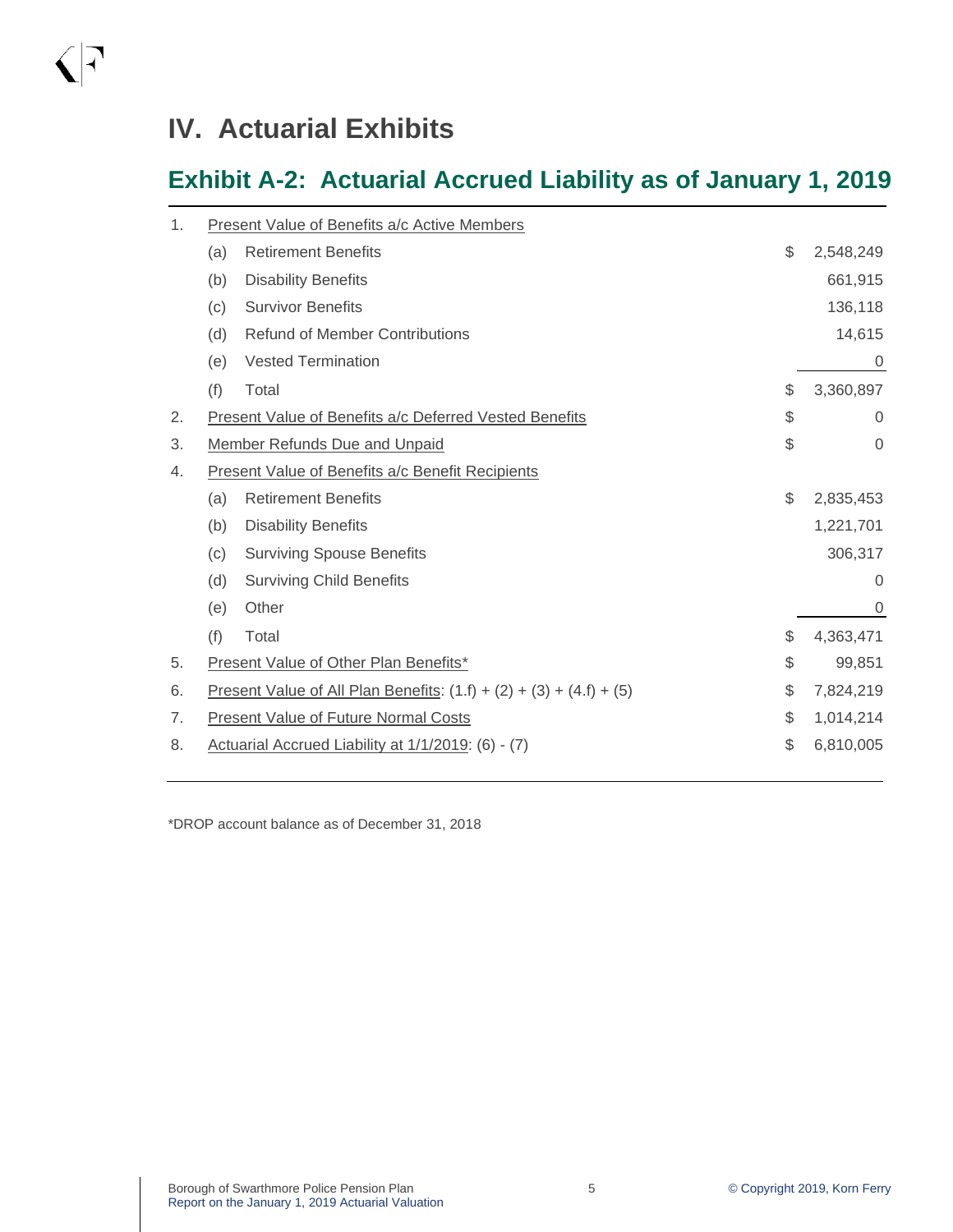## **Exhibit A-3: Unfunded Actuarial Accrued Liability (UAAL)**

As of January 1, 2019, the Plan had an Unfunded Actuarial Accrued Liability since the Actuarial Value of Plan Assets were not in excess of the Plan's Actuarial Accrued Liability as follows:

| $\sim$ 1. | Actuarial Accrued Liability at 1/1/2019 (Exhibit A-2) | \$6,810,005  |
|-----------|-------------------------------------------------------|--------------|
| 2.        | Actuarial Value of Assets at 1/1/2019 (Exhibit F-1)   | 5,551,105    |
|           | 3. UAAL at $1/1/2019$ : (1) - (2)                     | \$ 1,258,900 |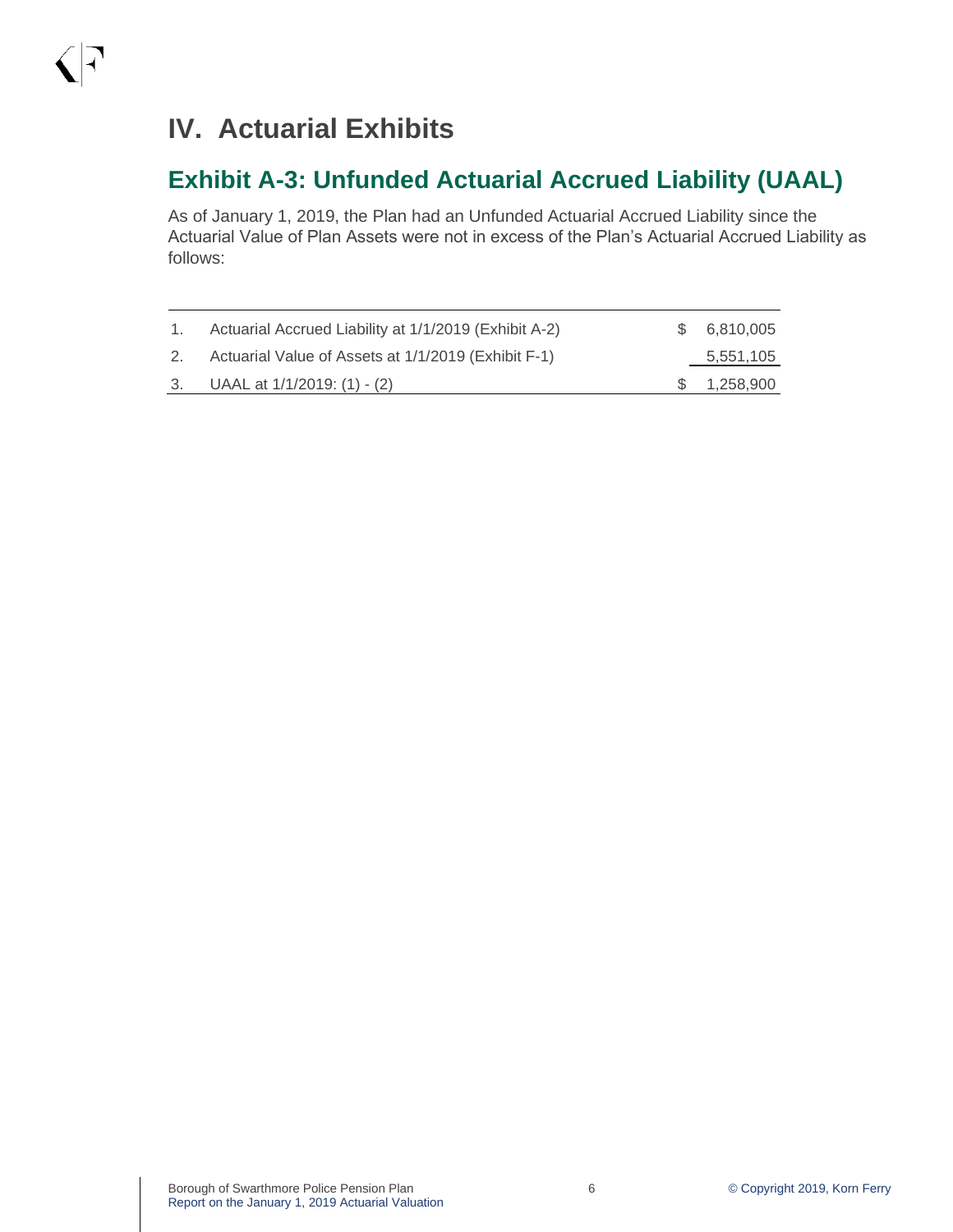## **Exhibit A-4: Costs to Amortize the Unfunded Actuarial Accrued Liability**

| <b>Description of Base</b> | Date<br>Established | Original<br>Amount | Unamortized<br>Balance<br>at $1/1/2019$ | Amortization<br><b>Target Date</b> | Amortization<br>Contribution<br>Requirement |
|----------------------------|---------------------|--------------------|-----------------------------------------|------------------------------------|---------------------------------------------|
| "Fresh start" of UAAL      | 1/1/17              | \$1,279,167        | \$1,093,534                             | 12/31/2026                         | \$173,671                                   |
| Change in Assumptions      | 1/1/19              | 303,632            | 303,632                                 | 12/31/2031*                        | 34,759                                      |
| 2017-18 Actuarial Loss     | 1/1/19              | (138, 266)         | (138, 266)                              | 12/31/2031*                        | (15, 828)                                   |
| Total                      |                     |                    | \$1,258,900                             |                                    | \$192,602                                   |

\* Average working lifetime at 1/1/19 of active members is 13 years.

**Aggregated Amortization Target Date** (for increments or decrements of unfunded actuarial liability after 1/1/1985)

|  | Net unamortized balance at 1/1/2019 | \$1,258,900 |
|--|-------------------------------------|-------------|
|--|-------------------------------------|-------------|

- Net amortization contribution 192,602
- Aggregated Amortization Target Date 12/31/2027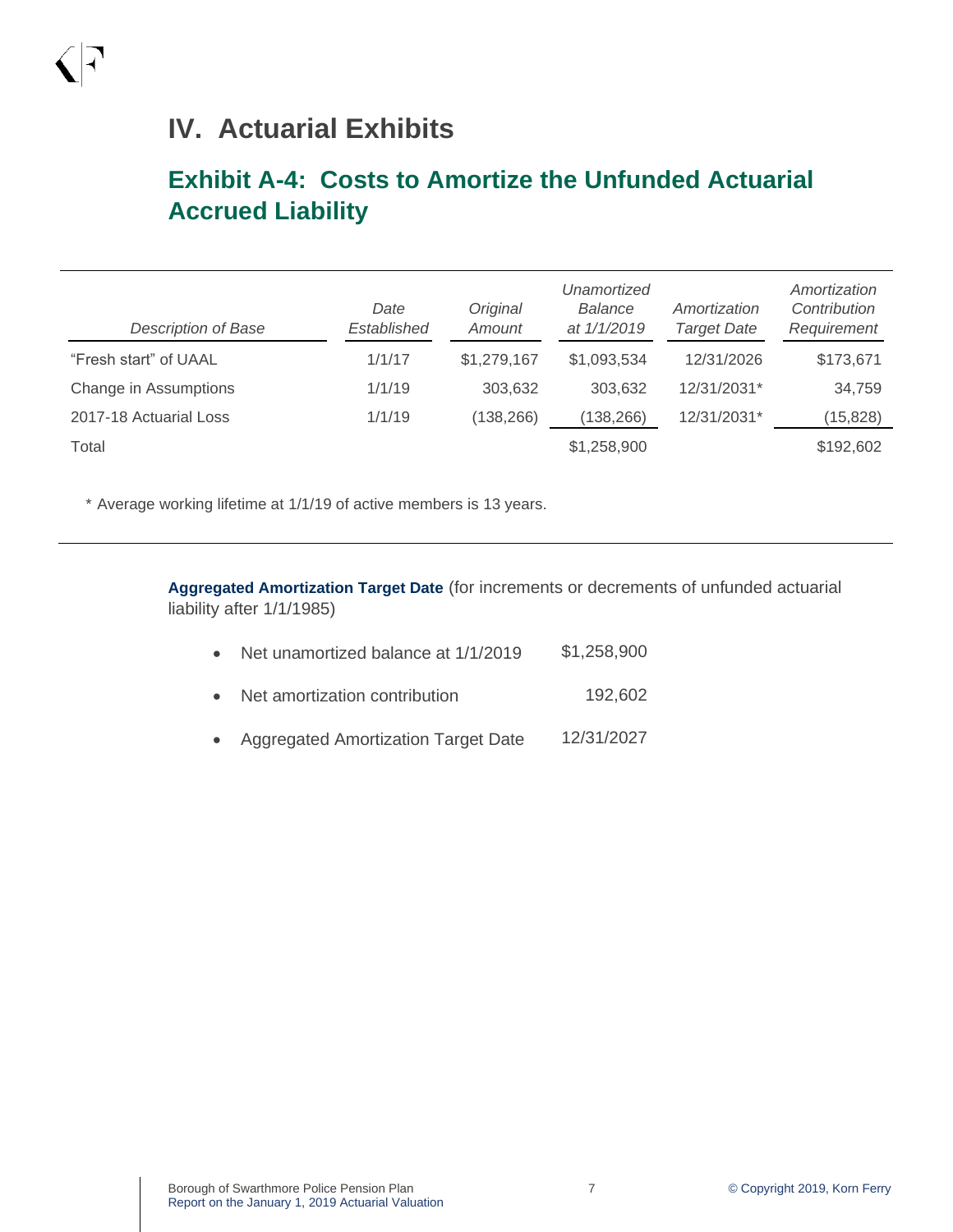$\bigwedge$ 

## **Exhibit A-5: Analysis of Change in the Plan's Unfunded Actuarial Liability from January 1, 2017 to January 1, 2019**

| 1.        | Unfunded Actuarial Accrued Liability at 1/1/2017          | \$ | 1,279,167  |
|-----------|-----------------------------------------------------------|----|------------|
| 2.        | Normal Cost (including expenses) due 1/1/2017             |    | 184,952    |
|           | Normal Cost (including expenses) due 1/1/2018             |    | 174,274    |
| 3.        | Net interest to 1/1/2019                                  |    | 219,186    |
| 4.        | Total Expected Contributions with interest through 1/1/19 |    | (764,045)  |
| 5.        | Increase (decrease) due to change in assumptions          |    | 303,632    |
| 6.        | Increase (decrease) due to Plan amendments                |    | 0          |
| 7.        | Expected Unfunded Actuarial Accrued Liability at 1/1/2019 | \$ | 1,397,166  |
| 8.        | Net actuarial loss (gain) for 2017 and 2018               |    | (138, 266) |
| 9.<br>10. | Actual Unfunded Actuarial Accrued Liability at 1/1/2019   | S  | 1,258,900  |
|           |                                                           |    |            |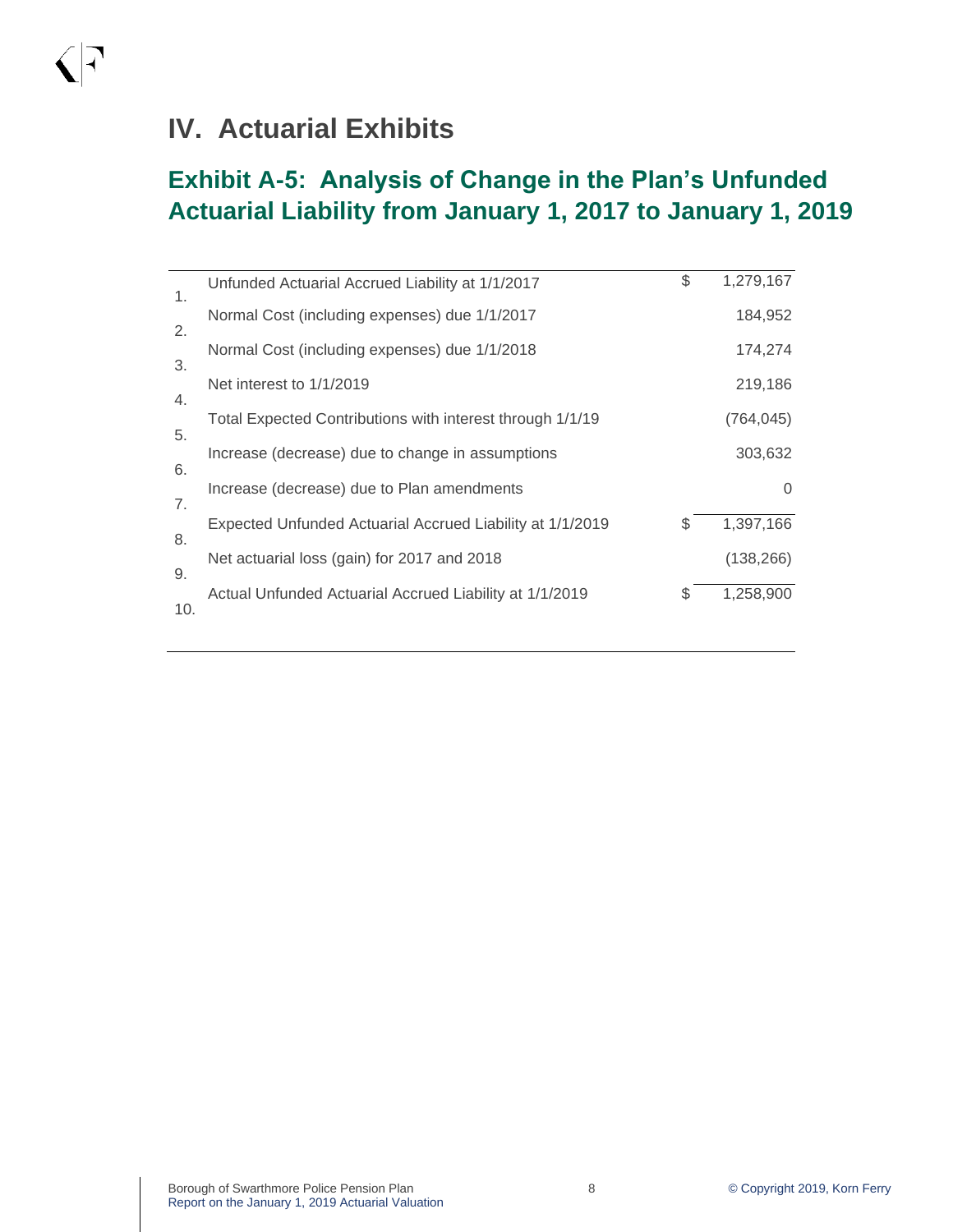## **Exhibit A-6: Plan's Disclosure Information**

#### **A. Schedule of Funding Progress**

| Actuarial<br>Valuation<br>Date* | Actuarial<br>Value<br>of Assets<br>(a) | Actuarial Accrued<br>Liability (AAL)<br>- Entry Age<br>(b) | Unfunded AAL<br>(UAAL)<br>$(b-a)$ | Funded<br>Ratio<br>′a∕b) | Covered<br>Payroll<br>(C) | UAAL as a % of<br><b>Covered Payroll</b><br>$((b-a)/c)$ |
|---------------------------------|----------------------------------------|------------------------------------------------------------|-----------------------------------|--------------------------|---------------------------|---------------------------------------------------------|
| 12/31/96                        | \$2,794,613                            | \$2,098,312                                                | \$(696,301)                       | 133.18%                  | \$425,128                 | $(163.79)\%$                                            |
| 12/31/98                        | 3,326,043                              | 2,046,186                                                  | (1, 279, 857)                     | 162.55%                  | 450,311                   | $(284.22)\%$                                            |
| 12/31/00                        | 3,656,581                              | 2,594,511                                                  | (1,062,070)                       | 140.94%                  | 508,822                   | $(208.73)\%$                                            |
| 12/31/02                        | 3,229,092                              | 2,796,645                                                  | (432, 447)                        | 115.46%                  | 532,168                   | $(81.26)\%$                                             |
| 12/31/04                        | 3,354,417                              | 3,409,672                                                  | 55,255                            | 98.38%                   | 573,187                   | 9.64%                                                   |
| 12/31/06                        | 3,590,477                              | 3,468,256                                                  | (122, 221)                        | 103.52%                  | 651,335                   | $(18.76)\%$                                             |
| 12/31/08                        | 2,491,695                              | 3,773,230                                                  | 1,281,535                         | 66.04%                   | 752,276                   | 170.35%                                                 |
| 12/31/10                        | 2,756,653                              | 4,131,669                                                  | 1,375,016                         | 66.72%                   | 804,919                   | 170.83%                                                 |
| 12/31/12                        | 3,198,212                              | 4,656,033                                                  | 1,457,821                         | 68.69%                   | 840,800                   | 173.38%                                                 |
| 12/31/14                        | 3,878,274                              | 5,206,351                                                  | 1,328,257                         | 74.49%                   | 921,775                   | 144.10%                                                 |
| 12/31/16                        | 4,737,123                              | 6,016,290                                                  | 1,279,167                         | 78.74%                   | 880,894                   | 145.21%                                                 |
| 12/31/18                        | 5,551,105                              | 6,810,005                                                  | 1,258,900                         | 81.51%                   | 698,388                   | 180.26%                                                 |

\* Information is not available in all years since, in accordance with Pennsylvania Law (Act 205 of 1984, as amended), valuations are performed biennially.

Note: Prior to 12/31/02, the Actuarial Value of Assets equaled Fair Market Value. Effective 12/31/02, the Actuarial Value of Assets was determined in accordance with the method described in Exhibit A-7.

#### **B. Schedule of State (PA) and Borough's Contributions**

| Year Ended<br>December 31 | <b>Annual Required</b><br>Contribution<br>(a) | <b>State's Contribution</b><br>(b) | Borough's Annual<br><b>Required Contribution</b><br>(c) | Percentage<br>Contributed |
|---------------------------|-----------------------------------------------|------------------------------------|---------------------------------------------------------|---------------------------|
| 2003                      | \$<br>5,649                                   | \$4,417                            | \$<br>1,232                                             | 100                       |
| 2004                      | 39,600                                        | 39,600                             | 0                                                       | 100                       |
| 2005                      | 39,855                                        | 39,855                             | $\Omega$                                                | 100                       |
| 2006                      | 92,267                                        | 59,144                             | 33,123                                                  | 100                       |
| 2007                      | 98,166                                        | 60,046                             | 38,120                                                  | 100                       |
| 2008                      | 82,740                                        | 53,771                             | 28,969                                                  | 100                       |
| 2009                      | 88,684                                        | 52,490                             | 36,194                                                  | 100                       |
| 2010                      | 92,480                                        | 54,121                             | 38,359                                                  | 100                       |
| 2011                      | 208,821                                       | 93,027                             | 115,794                                                 | 100                       |
| 2012                      | 215,002                                       | 61,909                             | 153,093                                                 | 100                       |
| 2013                      | 255,614                                       | 70,610                             | 185,004                                                 | 100                       |
| 2014                      | 295,388                                       | 69,729                             | 225,659                                                 | 100                       |
| 2015                      | 296,783                                       | 70,833                             | 225,950                                                 | 100                       |
| 2016                      | 312,085                                       | 82,255                             | 234,976                                                 | 100                       |
| 2017                      | 304,995                                       | 74,692                             | 231,053                                                 | 100                       |
| 2018                      | 314,970                                       | 70,988                             | 234,982                                                 | 100                       |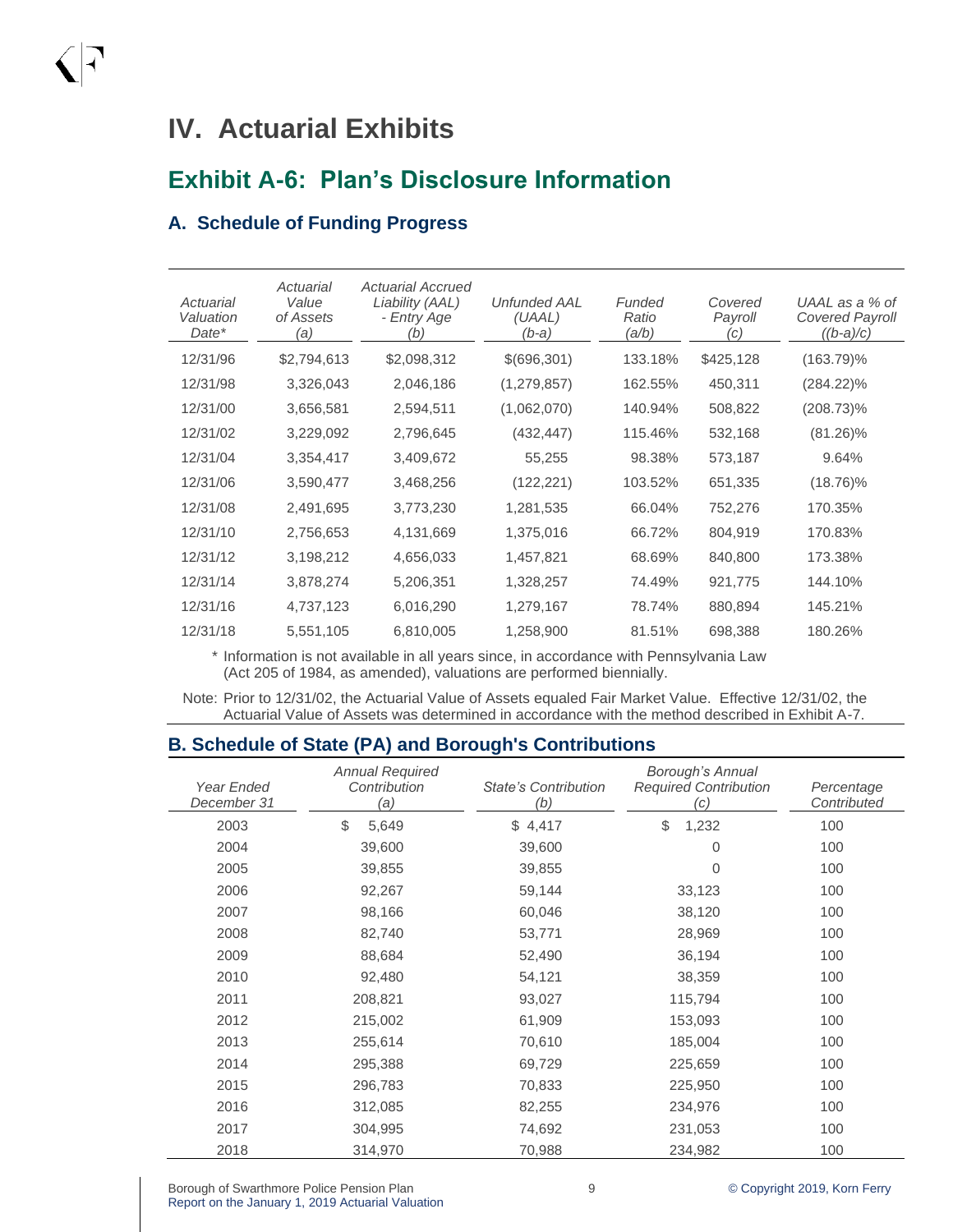## **Exhibit A-7: Summary of Economic and Demographic Actuarial Assumptions and Cost Method**

#### I. Economic Actuarial Assumptions

- **A. Interest.** 7.5% per annum compounded annually.
- **B. Salary Scale.** 4.5% per annum compounded annually.
- **C. Post-Retirement Adjustments.** None assumed.
- **D. Social Security Benefits.** Not applicable.
- **E. Workmen's Compensation Upon Disablement.** Not applicable.
- **F. Actuarial Value of Assets** as of the current valuation date is determined in accordance with (1) subject to the limitation described in (2) as follows:
	- (1) The Actuarial Value of Assets as of the last valuation date plus noninvestment increases less non-investment decreases since the last valuation date plus interest credited at the last valuation's assumed interest rate assuming non-investment increases and decreases occur at the mid-point between the last and current valuation date.
	- (2) The Actuarial Value of Assets as determined under (1) will be limited to a maximum of 115% and a minimum of 85% of the fair market value of assets as of the current valuation date.

#### II. Demographic Actuarial Assumptions

- **A. Mortality.** In accordance with the mortality rates set forth in the PubS-2010 Mortality Table with MP2019 projection for all members.
- **B. Rate of Termination.**

| Service at<br>Beginning of Year | Rate of Termination<br>During Year |
|---------------------------------|------------------------------------|
| $0 - .99$                       | 5%                                 |
| $1 - 1.99$                      | 4                                  |
| $2 - 2.99$                      | 3                                  |
| $3 - 3.99$                      | 2                                  |
| $4 - 9.99$                      | 1                                  |
| $10+$                           |                                    |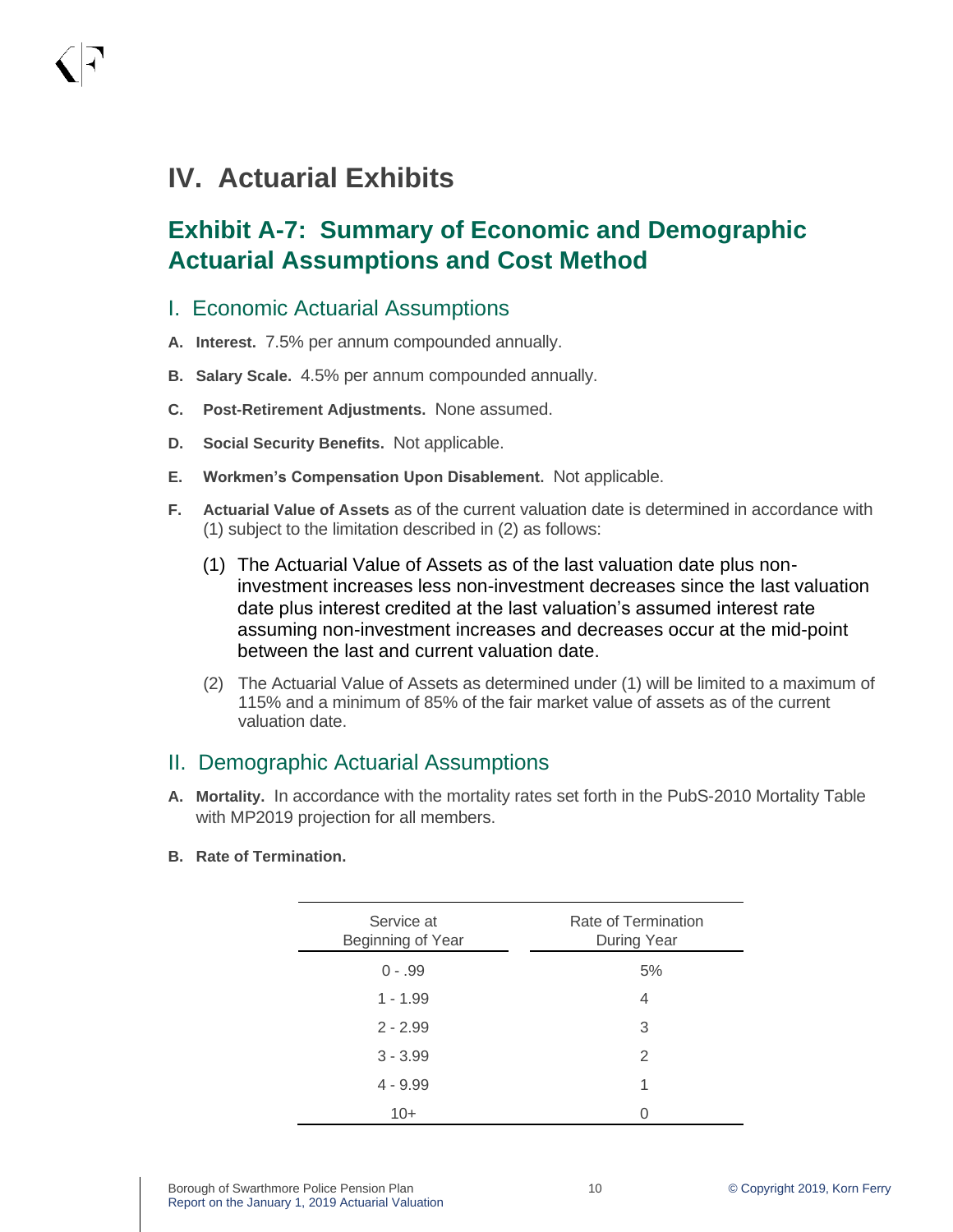## **Exhibit A-7: Summary of Economic and Demographic Actuarial Assumptions and Cost Method (continued)**

- II. Demographic Actuarial Assumptions (continued)
- **C. Rate of Disability.** 100% of 1977 OASDI rates. The service-connected disability benefit is assumed to be 75% of the member's final 36-month average salary.
- **D. Retirement Age:** It is assumed that members will retire upon attainment of age 57 and completion of 27 years of service. Plan members who have reached the assumed retirement age on 1/1/2019 but who have not retired are assumed to retire on 1/1/2018.
- **E. Marital Status:** 80% of active members are assumed married; husbands are assumed to be 2 years older than their wives; Actual marital status of retirees is taken into account.

## **III. Cost Method**

Entry Age Actuarial Cost Method

## Changes Since Last (1/1/2017) Valuation

The mortality rates were changed to the PubS-2010 with MP 2019 projection for all employees.

The interest rate was decreased to 7.5% (from 7.75%).

The salary scale was decreased to 4.5% (from 5.0%).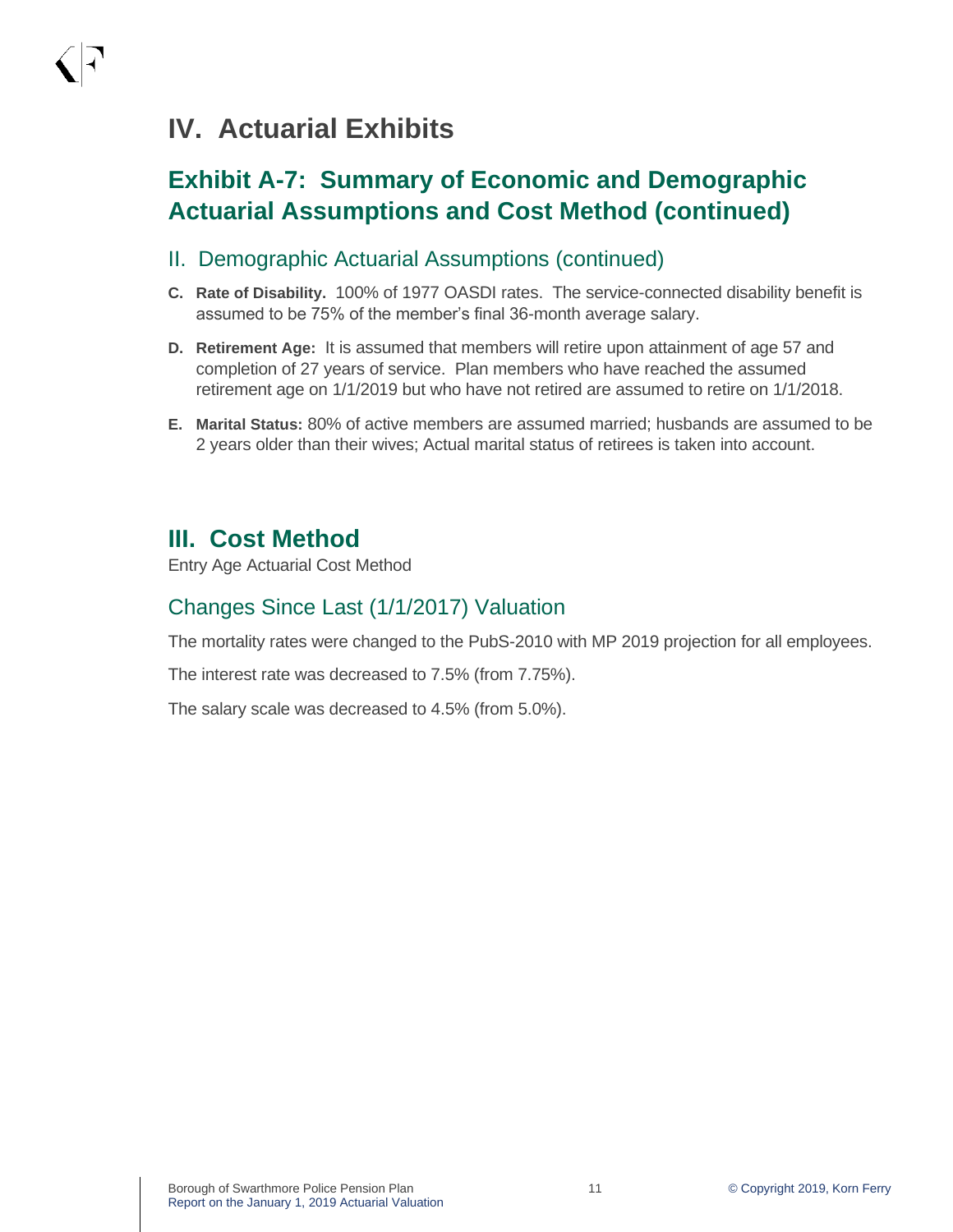## **Exhibit A-8: Summary of Plan Provisions as of January 1, 2019**

#### **Participation**

All full-time police officers of the Borough of Swarthmore become participants as of date of hire.

#### Salary

Regular pay plus overtime and other scheduled compensation.

#### Normal Retirement

**Eligibility:** Age 55 and 25 years of service.

**Amount of Monthly Pension:** 50% of final 36-month average salary plus Service Increment benefit. Service Increment is an additional monthly benefit equal to \$100 for each full year if participant's service exceeds 25 years of service at retirement (not to exceed \$500).

## Deferred Retirement Option Plan (DROP)

Eligibility: Normal Retirement; election to participate is irrevocable

Amount of Benefit: Beginning on the effective date of DROP participation and ending on the last day of termination, all monthly pension payments as if the participant retired shall be deposited into an individual DROP participant account. The account will earn between 0% - 4.5% annually. Upon termination, the individual DROP Participant Account shall be paid in a lump sum. In addition, the participant will begin to receive their normal retirement monthly pension.

#### Vesting

**Eligibility:** 12 or more years of service at date of termination.

**Amount of Deferred Monthly Pension:** A percentage of the participant's final 36 month average salary is payable commencing at the member's projected normal retirement date. The percentage is equal to 50% multiplied by the ratio of the participant's service at termination to his projected service at normal retirement.

#### Survivor Benefits

**Eligibility:** Surviving spouse (or eligible children, if no spouse) of a participant who (a) dies after retirement or before retirement but after having met the age and service requirements for normal retirement or (b) is killed in service regardless of age or service.

**Amount of Benefit:** 50% of the pension the participant was receiving or was eligible to receive is continued to spouse or children except, if the participant was killed in service, the survivor pension equals 100% of the participant's monthly salary at time of death.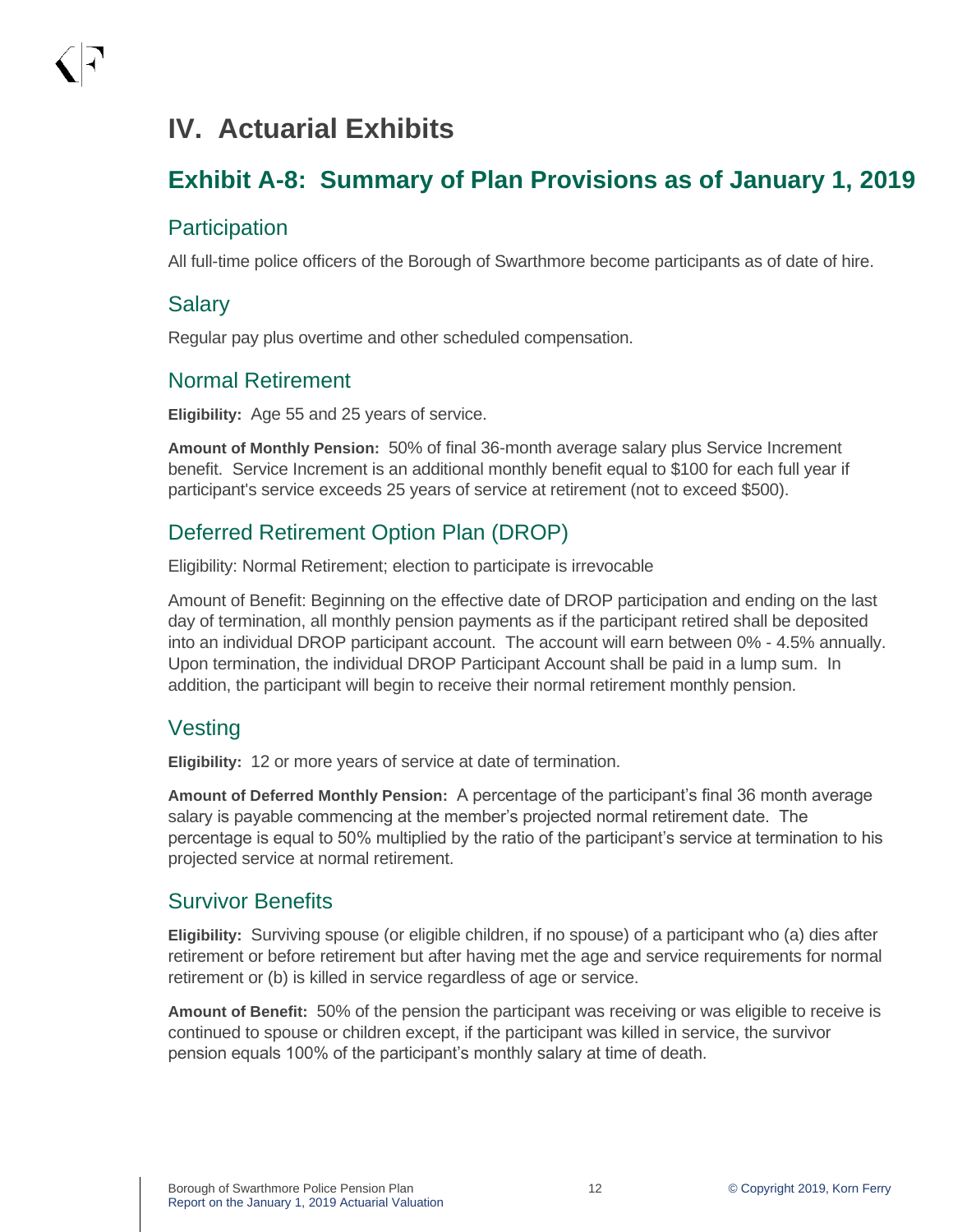## **Exhibit A-8: Summary of Plan Provisions as of January 1, 2019 (continued)**

#### **Disability**

**Eligibility:** Incurrence of service-connected disability; no service requirement.

**Amount of Monthly Pension:** If disability prevents participant from continuing as a Borough police officer, 75% of final 36 month average salary; If disability prevents any gainful employment and if participant qualifies for Social Security Disability benefits, 100% of final 36 month average salary less 50% of Social Security benefits.

#### Early Retirement

**Eligibility:** 20 or more years of service at date of termination.

**Amount of Immediate Monthly Pension:** The amount of the deferred monthly pension described under Vesting actuarially reduced to reflect early commencement of benefits.

#### Participant Contributions

Participants may be required to contribute up to 5% of compensation to assist in the funding of Plan benefits. Contributions accumulate with interest at 6% per annum and would be payable to a participant (or beneficiary, if applicable) of a participant who terminated without entitlement to vested benefits. Participants are assumed to contribute 5% of compensation for the 1/1/2019 valuation.

## Cost of Living Increases (Normal and Early Retirement Pensions)

A participant's initial pension is subject to annual cost-of-living increases. A participant's ultimate pension cannot exceed the lesser of (a) 130% of the participant's initial pension and (b) 75% of the salary upon which the participant's initial pension was based.

#### Changes Since Last Valuation

There have been no changes in Plan provisions since the last valuation.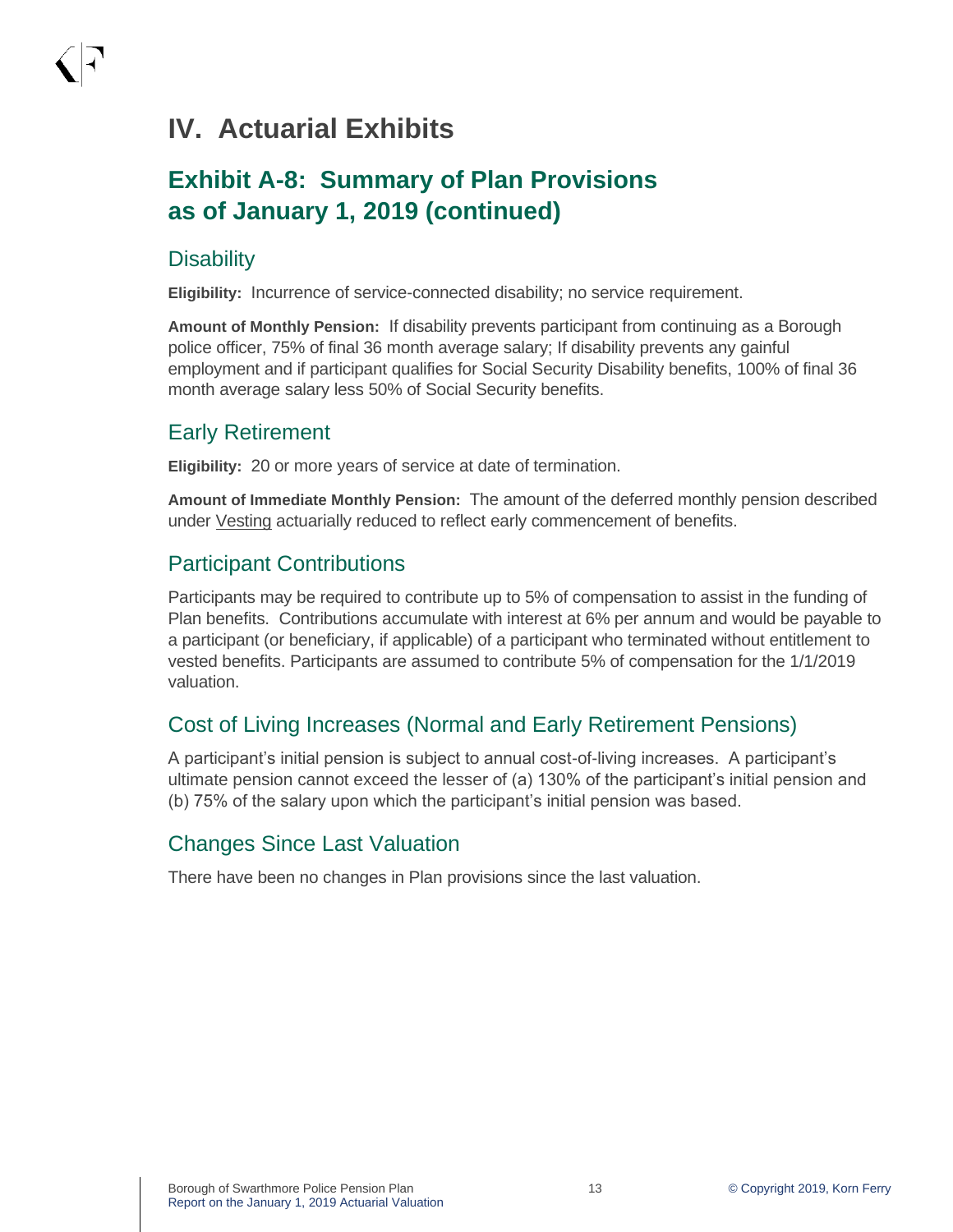$\bigcap$ 

## **Exhibit F-1: Pension Plan Assets at Fair Market Value as of January 1, 2019**

| <b>Asset Description</b>                 |    | <b>Fair Market</b><br>Value |  |
|------------------------------------------|----|-----------------------------|--|
| Cash and Cash Equivalents                | \$ | 66,268                      |  |
| <b>Mutual Funds</b>                      |    | 5,229,881                   |  |
| Interest Receivable                      |    | 0                           |  |
| <b>Accounts Receivable</b>               |    | 9,797                       |  |
|                                          | S  | 5,305,946                   |  |
| Note: Accounting Method is Accrual Basis |    |                             |  |

DROP Account Balance as of 12/31/2018: 5,229,881 - \$5,130,030 = \$99,851

## **Actuarial Value of Assets as of January 1, 2019**

|    | 1. Actuarial Value of Assets at January 1, 2017                                             | S | 4,737,123  |
|----|---------------------------------------------------------------------------------------------|---|------------|
| 2. | Non-investment increases during 2017 and 2018                                               |   | 707,010    |
| 3. | Non-investment decreases during 2017 and 2018                                               |   | (659, 395) |
|    | 4. Credited interest for 2017 and 2018: .1610 x (1) + .0775 [(2) + (3)]                     |   | 766,367    |
| 5. | Preliminary Actuarial Value of assets as of January 1, 2019                                 | S | 5,551,105  |
| 6. | Market Value of Assets at January 1, 2019 x .85                                             |   | 4,510,054  |
| 7. | Market Value of Assets at January 1, 2019 x 1.15                                            |   | 6,101,838  |
| 8. | Actuarial Value of Assets at January 1, 2019:<br>(5) but not less than (6) or more than (7) | S | 5,551,105  |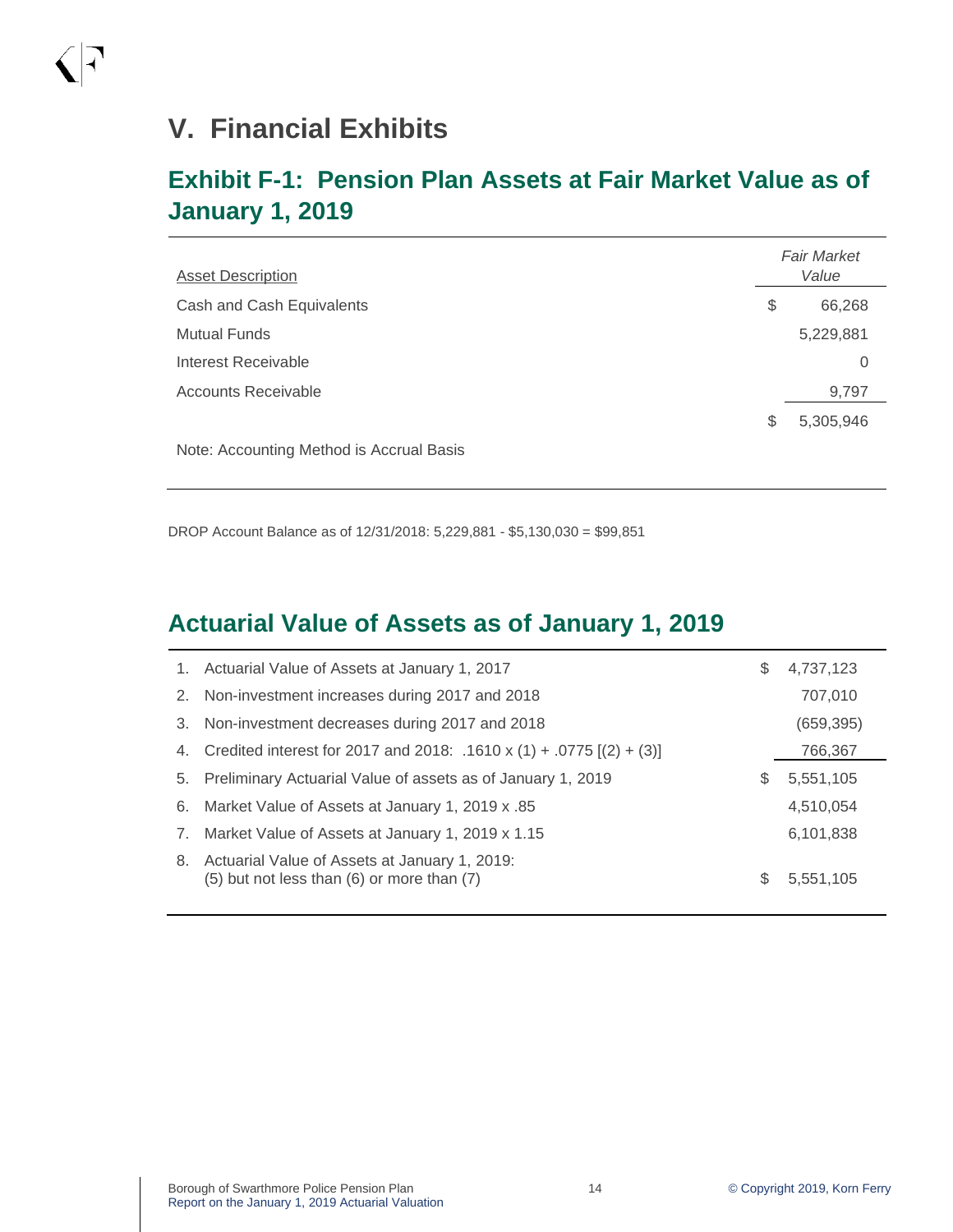# **V. Financial Exhibits**

## **Exhibit F-2: Asset Reconciliation January 1, 2017 to December 31, 2018**

|    |                                                         |    | Year Beginning January 1 |    |                |  |
|----|---------------------------------------------------------|----|--------------------------|----|----------------|--|
|    |                                                         |    | 2017<br>2018             |    |                |  |
| 1. | Market Value at January 1                               | \$ | 4,813,092                | \$ | 5,684,483      |  |
|    |                                                         |    |                          |    |                |  |
| 2. | <b>Revenues During Year</b>                             |    |                          |    |                |  |
|    | <b>Member Contributions</b><br>a)                       | \$ | 47,905                   | \$ | 38,390         |  |
|    | Municipal Contributions - State Aid Portion<br>b)       |    | 74,692                   |    | 70,988         |  |
|    | Municipal Contribution - Local Portion<br>c)            |    | 231,053                  |    | 243,982        |  |
|    | Interest<br>d)                                          |    | 117,840                  |    | 136,049        |  |
|    | <b>Dividends</b><br>e)                                  |    | 0                        |    | 0              |  |
|    | Net Appreciation<br>f)                                  |    | 636,788                  |    | (445, 439)     |  |
|    | Increase in Cash Surrender Values<br>g)                 |    | 0                        |    | 0              |  |
|    | Donations<br>h)                                         |    | 0                        |    | 0              |  |
|    | <b>Other Revenues</b><br>i)                             |    | 0                        |    | $\overline{0}$ |  |
|    | <b>Total Revenues</b><br>j)                             | \$ | 1,108,278                | \$ | 43,970         |  |
| 3. | <b>Expenses During Year</b>                             |    |                          |    |                |  |
|    | <b>Total Benefit Payments (Lump Sums)</b><br>a)         | \$ | 0                        | \$ | 0              |  |
|    | <b>Total Benefit Payments (Monthly)</b><br>b)           |    | 193,845                  |    | 354,395        |  |
|    | Annuity Purchases (Lump Sums)<br>C)                     |    | 0                        |    | 0              |  |
|    | Refund of member contributions<br>d)                    |    | 0                        |    | 0              |  |
|    | Insurance Premiums (Life)<br>e)                         |    | 0                        | 0  |                |  |
|    | Insurance Premiums (Disability)<br>f)                   |    | 0                        |    | 0              |  |
|    | <b>Administrative Expenses</b><br>g)                    |    | 43,042                   |    | 68,113         |  |
|    | Net Realized Capital Losses<br>h)                       |    | 0                        |    | 0              |  |
|    | Net Depreciation<br>i)                                  |    | $\overline{0}$           |    | 0              |  |
|    | j)<br>Other (Prior period adjustment)                   |    | 0                        |    | 0              |  |
|    | <b>Total Expenses</b><br>k)                             |    | 236,887                  | S  | 422,508        |  |
| 4. | Market Value at December 31: $(1) + (2.j) - (3.k)$      | \$ | 5,684,483                | \$ | 5,305,946      |  |
|    | <b>Total Investment Growth During Year</b><br>$\bullet$ | S  | 754,628                  | \$ | (309, 390)     |  |
|    | Average Assets On Deposit During Year                   |    | 4,871,474                |    | 5,649,910      |  |
|    | Approximate Annual Rate of Return                       |    | 15.49%                   |    | $(5.48)\%$     |  |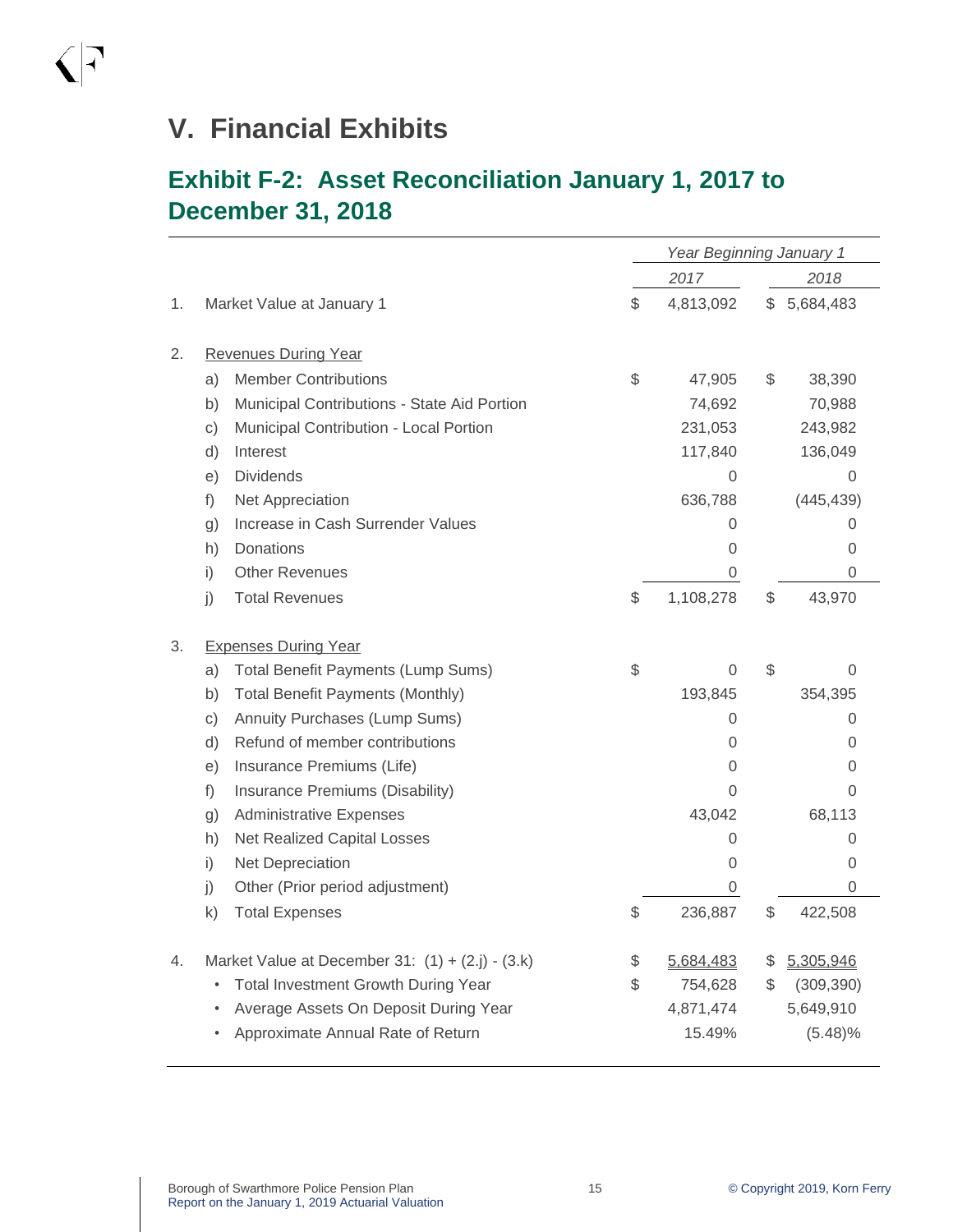# **V. Financial Exhibits**

 $\bigwedge$ 

## **Exhibit F-3: Administrative Costs Paid From Pension Plan During 2018**

| <b>Type</b>          | Amount       |  |  |
|----------------------|--------------|--|--|
| Actuarial            | \$<br>O      |  |  |
| Investment           | 68,113       |  |  |
| <b>Miscellaneous</b> | O            |  |  |
|                      | \$<br>68,113 |  |  |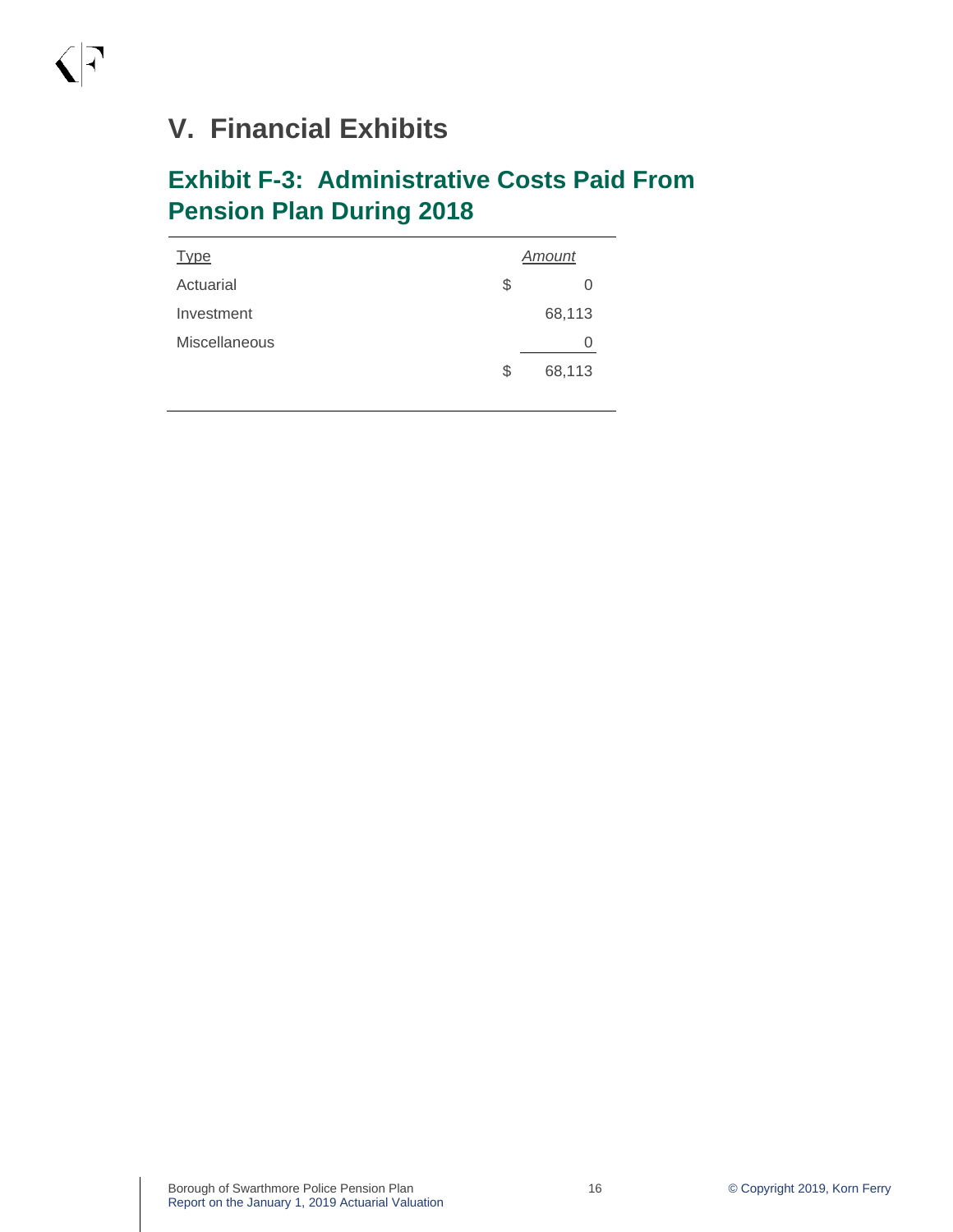## **VI. Demographic Exhibits**

 $\bigwedge$ 

## **Exhibit D-1: Active Members Demographic Data as of January 1, 2019**

|    |              |                                                       | <b>Number</b> | Annual W-2<br>Wages* |
|----|--------------|-------------------------------------------------------|---------------|----------------------|
| 1. |              | Active members @ 1/1/2017                             | 8             | \$<br>880,894        |
| 2. | New entrants |                                                       |               | \$<br>81,855         |
| 3. |              | Separations from active service                       |               |                      |
|    | a)           | Refund of contributions                               | $\Omega$      | \$<br>0              |
|    | b)           | Separation with deferred benefit                      | $\Omega$      | 0                    |
|    | $\mathbf{C}$ | Separation with neither refund or deferred benefit    | $\Omega$      | 0                    |
|    | d)           | <b>Disability</b>                                     | $\Omega$      |                      |
|    | e)           | Death                                                 | $\Omega$      | O                    |
|    | f)           | Retirement with service retirement benefit            | 3             | 338,806              |
|    | g)           | <b>Total separations</b>                              | 3             | 338,806              |
| 4. |              | Adjustment for salary changes                         |               | 74,445               |
| 5. |              | Active members @ $1/1/2019$ : (1) + (2) - (3.g) + (4) | 6             | \$<br>698,388        |

\* W-2 Wages for year preceding valuation date; Annualized for new hires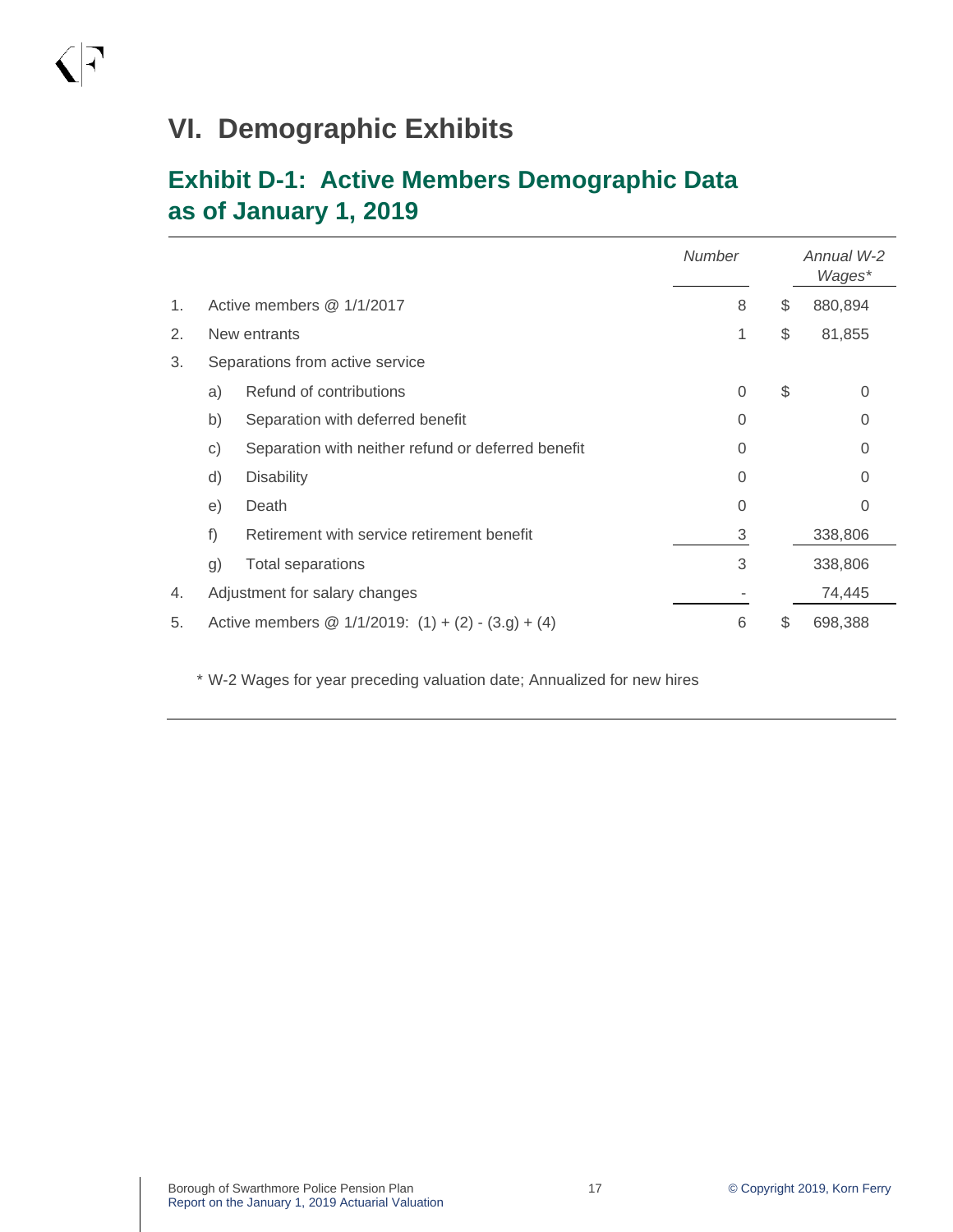## **VI. Demographic Exhibits**

 $\bigcap$ 

## **Exhibit D-2: Benefit Recipients Demographic Data as of January 1, 2019**

|    |    |                                                             | <b>Number</b> | <b>Annual Benefit</b> |  |
|----|----|-------------------------------------------------------------|---------------|-----------------------|--|
| 1. |    | Benefit recipients @ 1/1/2017                               | 7             | \$<br>241,519         |  |
| 2. |    | New benefit recipients                                      | 3             | \$<br>154,189         |  |
| 3. |    | <b>Terminations</b>                                         |               |                       |  |
|    | a) | Death                                                       | 0             | \$<br>$\Omega$        |  |
|    | b) | Other                                                       | 0             | $\Omega$              |  |
|    | C) | <b>Total Terminations</b>                                   | 0             | \$<br>$\Omega$        |  |
| 4. |    | <b>Benefit increases</b>                                    |               |                       |  |
| 5. |    | Benefit recipients @ $1/1/2019$ : $(1) + (2) - (3.c) + (4)$ | 10            | \$<br>395,708         |  |

## **Terminated Vested Members Demographic Data as of January 1, 2019**

|                |                                    |                                                            | <b>Number</b> | <b>Annual Benefit</b> |          |
|----------------|------------------------------------|------------------------------------------------------------|---------------|-----------------------|----------|
| $\mathbf{1}$ . |                                    | Terminated vested members $@1/1/2017$                      | 0             | \$                    | $\Omega$ |
| 2.             | New terminated vested members<br>0 |                                                            |               |                       | $\Omega$ |
| 3.             | <b>Terminations</b>                |                                                            |               |                       |          |
|                | a)                                 | Death                                                      | $\Omega$      | \$                    | $\Omega$ |
|                | b)                                 | Retired                                                    | 0             |                       | $\Omega$ |
|                | $\mathsf{C}$                       | Other                                                      | 0             |                       | $\Omega$ |
|                | $\mathsf{C}$                       | <b>Total Terminations</b>                                  | 0             | \$                    | $\Omega$ |
| 4.             |                                    | Terminated vested members $@ 1/1/2019$ : (1) + (2) - (3.d) | 0             | \$                    | 0        |